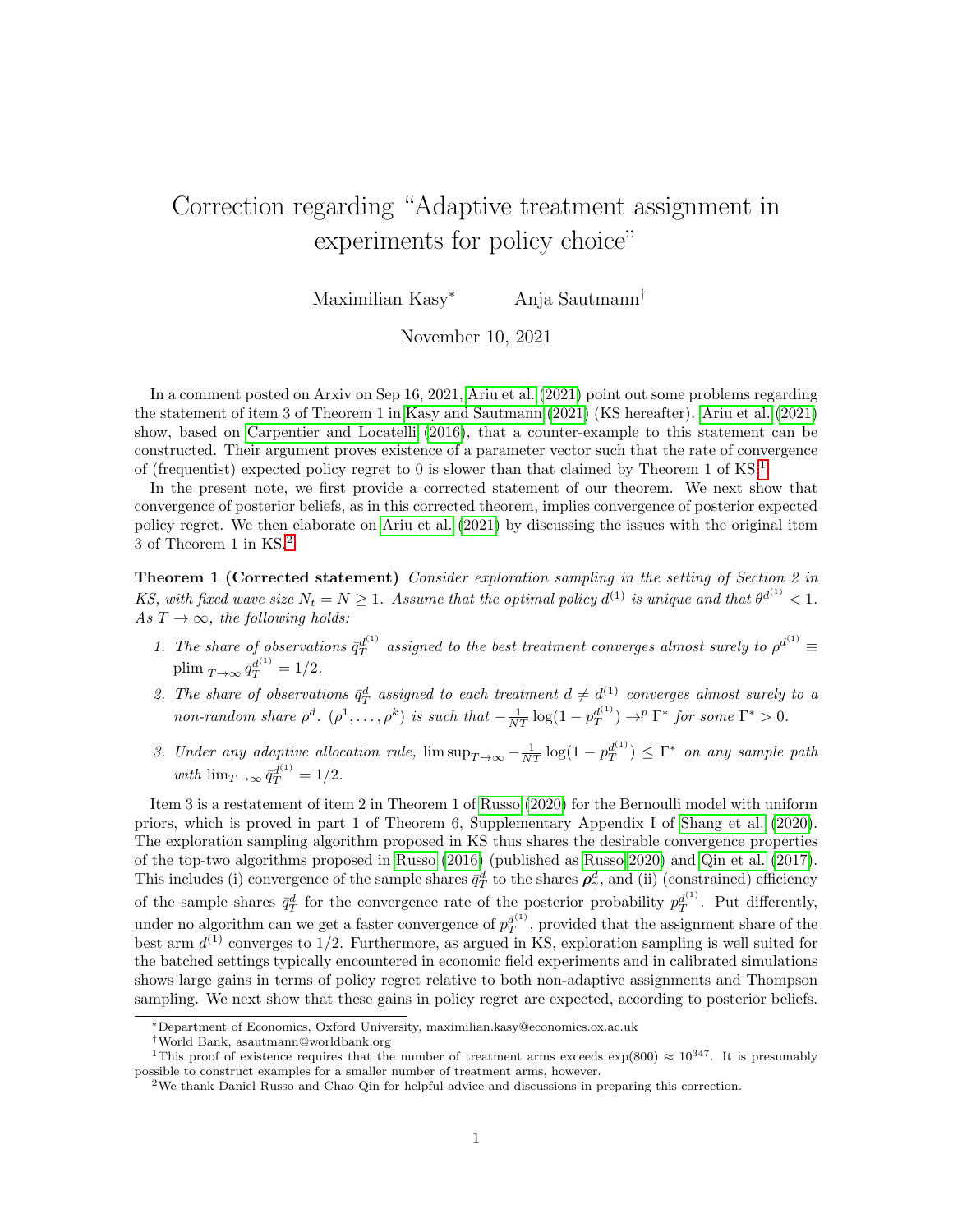Posterior expected policy regret Lemma 1 below shows that the convergence of posterior beliefs, as in Theorem [1](#page-0-2) above, implies the convergence of posterior expected policy regret,  $E[\Delta^{d_T^*}|\mathbf{m}_T, \mathbf{r}_T]$ , with at least the same rate as  $1 - p_T^{d^{(1)}}$ .

In the proof of the lemma, we consider the policy with the highest posterior probability of being optimal,  $\tilde{d}_T = \text{argmax}_d p_T^d$ , as an intermediate object. This policy is in general different from  $d_T^* =$ argmax  $_d E[\theta^d | m_T, r_T]$ , which has the highest posterior expected welfare and therefore the lowest posterior expected regret.

## Lemma 1 (Bound on posterior expected policy regret)

$$
E[\Delta^{d_T^*}|\boldsymbol{m}_T,\boldsymbol{r}_T]\leq 1-p_T^{d^{(1)}}.
$$

**Proof:** Denote  $\tilde{d}_T$  = argmax  $_d p_T^d$ , and recall  $d_T^*$  = argmax  $_d E[\theta^d | m_T, r_T]$ . The latter definition implies

$$
E[\Delta^{d^*_T}|\boldsymbol{m}_T,\boldsymbol{r}_T] = \min_{d} E[\max_{d'} \theta^{d'} - \theta^{d}|\boldsymbol{m}_T,\boldsymbol{r}_T] \leq E[\Delta^{\tilde{d}_T}|\boldsymbol{m}_T,\boldsymbol{r}_T].
$$

Next, we can use the law of iterated expectations, and the fact that  $\Delta^d = 0$  for  $d = \arg \max_{d'} \theta^{d'}$  and  $\Delta^d$  < 1 for all other d, to decompose and bound as follows.

$$
E[\Delta^{\tilde{d}_T}|\boldsymbol{m}_T, \boldsymbol{r}_T] = E[\Delta^{\tilde{d}_T}|\boldsymbol{m}_T, \boldsymbol{r}_T, \tilde{d}_T = \underset{d'}{\operatorname{argmax}} \theta^{d'}] \cdot P(\tilde{d}_T = \underset{d'}{\operatorname{argmax}} \theta^{d'}|\boldsymbol{m}_T, \boldsymbol{r}_T) + E[\Delta^{\tilde{d}_T}|\boldsymbol{m}_T, \boldsymbol{r}_T, \tilde{d}_T \neq \underset{d'}{\operatorname{argmax}} \theta^{d'}] \cdot P(\tilde{d}_T \neq \underset{d'}{\operatorname{argmax}} \theta^{d'}|\boldsymbol{m}_T, \boldsymbol{r}_T) \leq P(\tilde{d}_T \neq \underset{d'}{\operatorname{argmax}} \theta^{d'}|\boldsymbol{m}_T, \boldsymbol{r}_T) = 1 - p_T^{\tilde{d}_T} \leq 1 - p_T^{d^{(1)}}.
$$

Throughout this proof, note that  $\theta$ ,  $\Delta$ , and argmax  $_{d'}$   $\theta^{d'}$  are random objects with distributions determined by the posterior for  $\theta$ , whereas  $d^{(1)}$  in the last line of the equations above is the true optimal treatment (which is non-random).

In interpreting this lemma, it is worth emphasizing that posterior expected policy regret, which averages over the posterior for  $\theta$ , is distinct from (frequentist) expected policy regret, as defined in KS, which averages over the sampling distribution of  $d^*_T$  given the parameter  $\theta$ .

Posterior expected policy regret is also distinct from hybrid objects such as  $\sum_d \Delta^d \cdot p_T^d$ , which is discussed in Section 6.1 of [Russo \(2020\)](#page-3-3), as well as in the revised version of [Ariu et al. \(2021\)](#page-3-0): Note that  $\Delta^d$  is a frequentist object (defined by expectations over the sampling distribution given  $\theta$ ), while  $p_T^d$  is a Bayesian object (defined by the posterior distribution over  $\theta$  given the observed sample).

Allowing for unbounded prior support: Updated citations for the proof [Ariu et al. \(2021\)](#page-3-0) note that the Beta-Bernoulli model does not satisfy all the regularity conditions of Assumption 1 in [Russo \(2020\)](#page-3-3). In particular [Russo \(2020\)](#page-3-3) requires compact support for the prior distribution. While the uniform distribution for  $\theta$  obviously has compact support, this is not the case for the implied distribution of the "natural parameter" of the Bernoulli distribution (in exponential family form), which equals  $\eta^d = \log(\theta^d/(1-\theta^d))$  for each of the components d.

Fortunately, this point has been remedied by [Shang et al. \(2020\)](#page-3-4). In particular, Theorem 6 in Appendix I of [Shang et al. \(2020\)](#page-3-4) shows directly that claim 2 of Lemma 2 of KS extends to the case of Bernoulli outcomes and uniform priors, as considered in KS. [Shang et al. \(2020\)](#page-3-4) also confirm the other results from [Russo \(2020\)](#page-3-3) that were used in KS for the Bernoulli model with uniform priors; this includes Lemma 28 in [Shang et al. \(2020\)](#page-3-4) (stating the relevant implications of Lemma 6 in KS that are used in the proof of Theorem 1 in KS), Lemma 29 in [Shang et al. \(2020\)](#page-3-4), which maps to Lemma 5 in KS, and Lemma 30 in [Shang et al. \(2020\)](#page-3-4), which maps to Lemma 4 in KS. The steps of the proof in KS that relate to the exploration sampling algorithm remain unchanged.<sup>[3](#page-1-0)</sup>

<span id="page-1-0"></span><sup>&</sup>lt;sup>3</sup>This proof is spelled out in greater detail in the revised version of [Ariu et al.](#page-3-0) [\(2021\)](#page-3-0).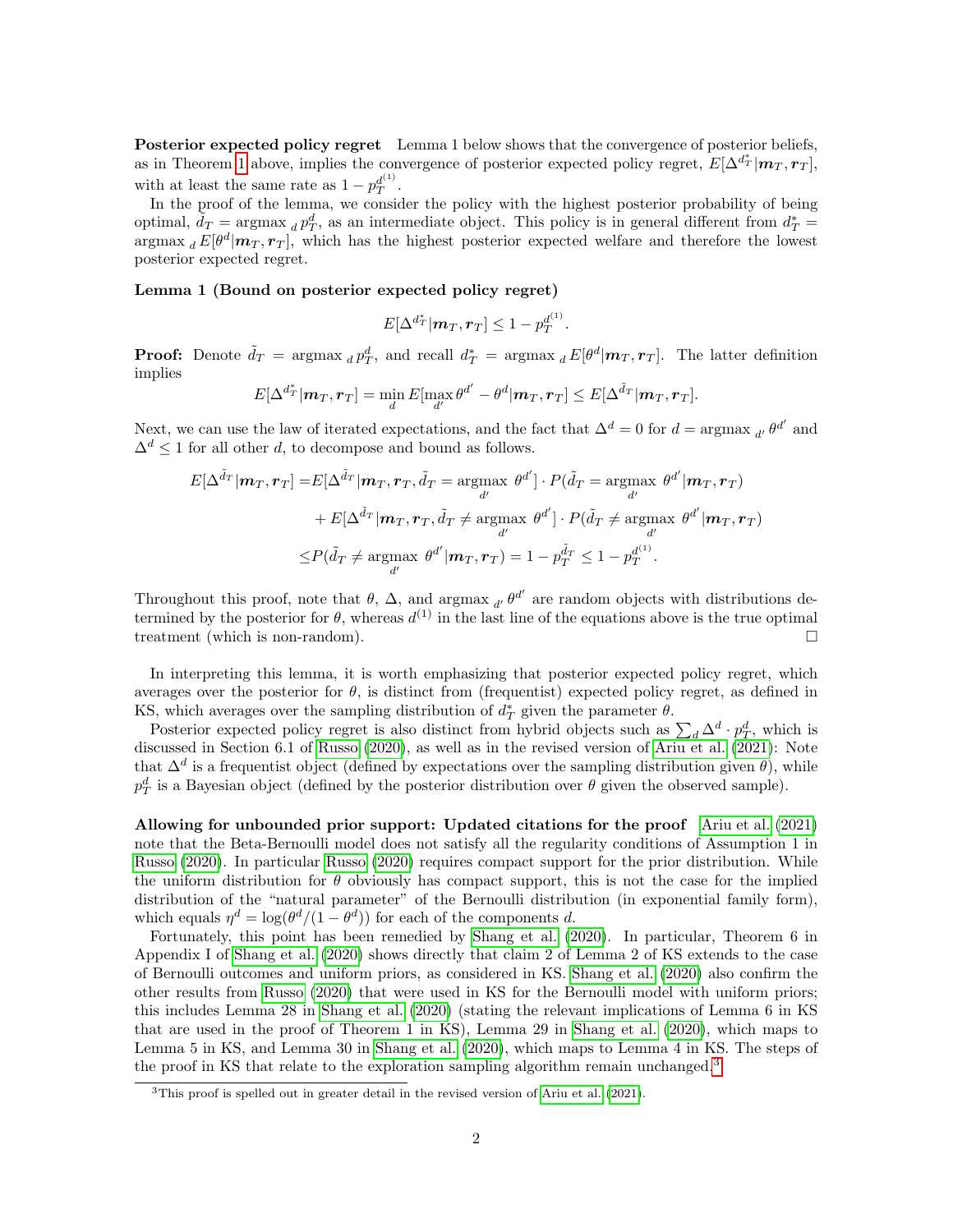## Additional comments

The issue with the proof of item 3 of Theorem 1 in KS stems from the fact that item 1 in Lemma 2 of KS is incorrect. This Lemma connected the convergence arguments of [Russo \(2016\)](#page-3-5) to the optimal allocation derived in [Glynn and Juneja \(2004\)](#page-3-7). This Lemma was stated as follows: Suppose that  $\bar{q}_T^d$  =  $m_T^d/(NT)$  converges to  $\rho^d$  for all d, with  $\rho^{d^{(1)}} = \gamma$ . Then (1)  $\lim_{T \to \infty} -\frac{1}{NT} \log P \left( \hat{\theta}_T^d > \hat{\theta}_T^{d^{(1)}} \right) = \Gamma^d$ , and (2) plim  $_{T\to\infty} - \frac{1}{NT} \log p_T^d = \Gamma^d$ , where  $\Gamma^d = G^d(\rho^d)$  for a function  $G^d : [0,1] \to \mathbb{R}$  that is finitely valued, continuous, strictly increasing in  $\rho^d$ , and satisfies  $G^d(0) = 0$ .

Our proof argued that the first claim follows from the arguments in [Glynn and Juneja \(2004\)](#page-3-7), Section 2. This is not correct, for two reasons. First, the arguments of [Glynn and Juneja \(2004\)](#page-3-7) only imply such a claim for converging non-random sequences of sample shares  $\bar{q}_T^d$ , but not, in general, for random sequences of shares that converge in probability. Second, the functions  $G<sup>d</sup>$  which make item 1 correct (for non-random sequences of sample shares  $\bar{q}_T^d$ ) are in general slightly different from the functions  $G<sup>d</sup>$  which make item 2 correct, due to the asymmetry of KL-divergences. The remainder of this note elaborates on these two points.

Convergence of error probabilities and of posterior probabilities To understand why convergence in probability of sample shares is not enough for exponential convergence of error probabilities and policy regret, consider random sequences  $\bar{q}_T^d$  of the following form:<sup>[4](#page-2-0)</sup> Let  $\alpha_T$  be some non-random sequence converging to 0, for instance  $\alpha_T = \frac{1}{T}$ . Assume that with probability  $1 - \alpha_T$ , and independently of all potential outcomes, the shares  $\bar{q}_T^d$  are equal to the fixed, non-random shares  $\rho^d$  (up to required rounding to the nearest integer); call this the event  $A_T$ . With probability  $\alpha_T$ , in the event  $A_T^c$ , the shares  $\bar{q}_T^d$  are equal to 0 for all but the worst arm  $d(k)$ . This sequence of sample shares converges in probability to  $\rho$ . Suppose further that the true mean  $\theta^{d(k)}$  of the worst arm is higher than the prior mean for the best arm  $d^{(1)}$ . As a consequence, by the law of large numbers,  $P\left(\hat{\theta}_T^{d(k)} > \hat{\theta}_T^{d^{(1)}} | A_T^c\right) \rightarrow^p 1.$ 

If  $\alpha_T$  does not go to 0 exponentially fast, the probability of making a mistaken policy choice cannot converge at an exponential rate either, since

$$
P\left(\hat{\theta}_T^{d(k)} > \hat{\theta}_T^{d^{(1)}}\right) > P\left(\hat{\theta}_T^{d(k)} > \hat{\theta}_T^{d^{(1)}} | A_T^c\right) \cdot \alpha_T = (1 - o_p(1)) \cdot \alpha_T, \tag{1}
$$

contradicting the first claim in Lemma 2 of KS. The same holds for (frequentist) expected policy regret.

By contrast, convergence in probability of  $-\frac{1}{NT} \log p_T^d$  (or any other statistic that is a function of the data) is not affected by the vanishing events  $A_T^c$ . This holds because

$$
P\left(|-\frac{1}{NT}\log p_T^d - \Gamma^d| < \epsilon\right) \le P\left(|-\frac{1}{NT}\log p_T^d - \Gamma^d| < \epsilon|A_T\right) \cdot (1 - \alpha_T) + \alpha_T. \tag{2}
$$

Convergence in probability is thus assured if  $P\left(\left|\frac{1}{NT}\log p_T^d - \Gamma^d\right| < \epsilon |A_T\right)$  converges to 0, since  $P(A_T^c) = \alpha_T \to 0.$ 

Asymmetry of KL-divergences A second complication arises due to the asymmetry of KLdivergences. Consider w.l.o.g. some fixed parameter vector  $\theta$  with  $d^{(1)} = 1$ . Let  $\Theta^2$  be the set of parameter vectors such that  $d^{(1)} = 2$ . The convergence of  $P(\hat{\theta}_T \in \Theta^2)$  is driven by probabilities of the form  $\max_{\tilde{\theta} \in \Theta^2} p_T(\tilde{\theta}|\theta)$ . Here  $p_T$  is the sampling density (or probability mass function) of  $(\bar{Y}_T^1 \dots \bar{Y}_T^k)$  under the true parameter  $\theta$ ;  $\hat{\theta}_T$  is approximately equal to  $\bar{Y}_T$ , and we leave the sample shares  $\bar{q}_T^d$  implicit. Large-deviations arguments imply that convergence rates are governed by the KL-divergence min<sub> $\tilde{\theta} \in \Theta^2$ </sub>  $d(\theta || \tilde{\theta})$ . This is the relevant divergence for [Glynn and Juneja \(2004\)](#page-3-7).<sup>[5](#page-2-1)</sup>

<span id="page-2-1"></span><span id="page-2-0"></span><sup>4</sup>This example is based on a suggestion by Daniel Russo, in private communication.

<sup>5</sup>[Glynn and Juneja](#page-3-7) [\(2004\)](#page-3-7) express their result in terms of Legendre transforms of the log-moment generating function, rather than KL-divergences, however.